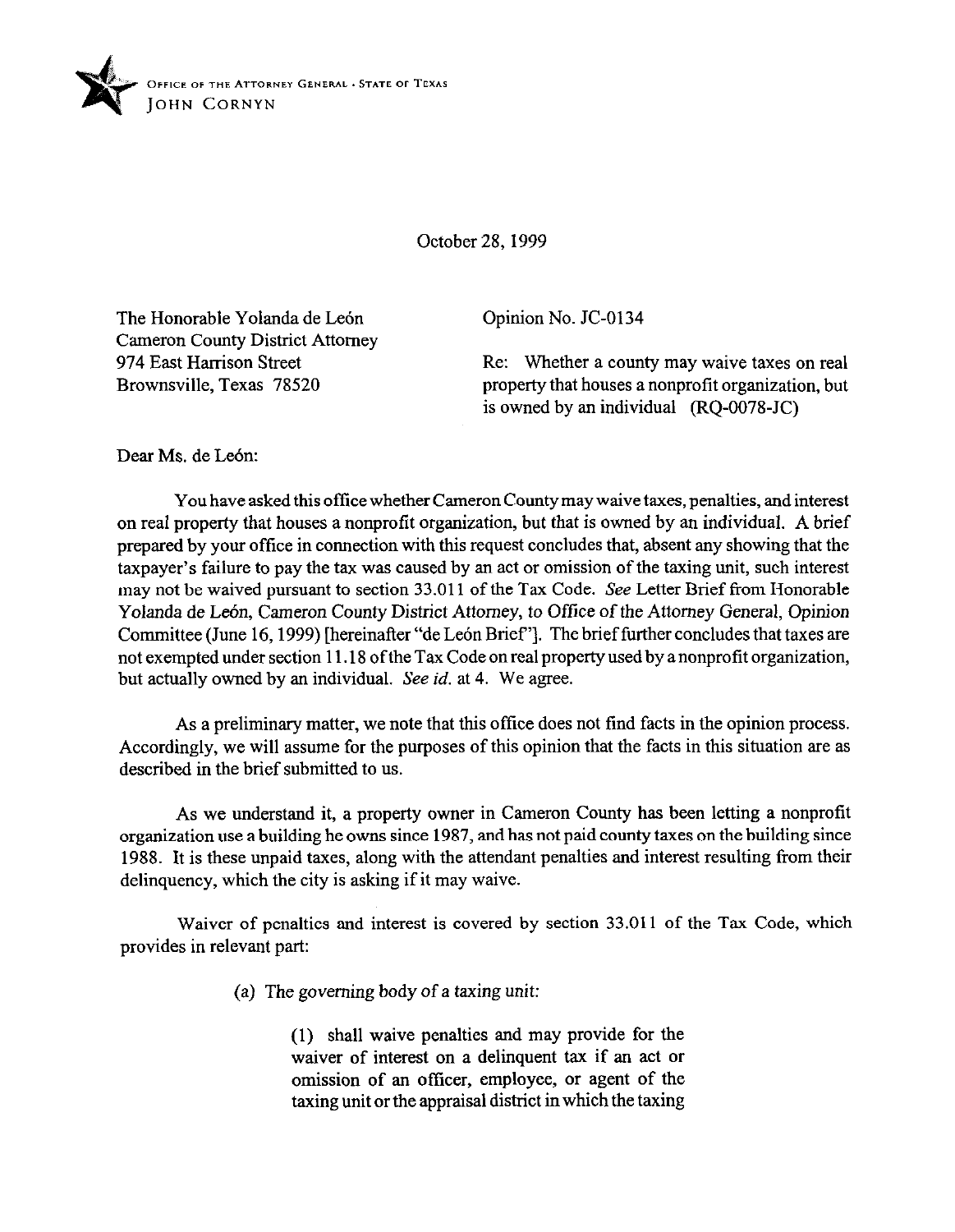unit participates caused or resulted in the taxpayer's failure to pay the tax before delinquency and if the tax is paid within 21 days after the taxpayer knows or should know of the delinquency.

Act of May 26, 1999, 76th Leg., R.S., ch. 817, § 1, sec. 33.011(a), 1999 Tex. Sess. Law Serv. 3449, 3450 (to be codified as an amendment to TEX. TAX CODE ANN. 5 33.011). A request for a waiver of penalties under this section must be made within six months of the delinquency. See **TEX. TAX CODE** ANN. 5 33.011(d) (Vernon Supp. 1999).

The plain language of the statute requires that the delinquency be somehow attributable to an act or omission of the taxing unit or its agents in order for interest and penalties to be waived. However, the brief you have submitted indicates that such is not the case here: "In this case it appears that the taxpayer has been given notice on a regular basis, and knows or should know that the tax is owed." de León Brief at 2. Moreover, a waiver is not available under the statute unless the tax is paid within twenty-one days of the time the taxpayer knows or ought to know of the delinquency. But in this case, you inform us, "The taxes owed to the county have not been paid from 1988 to the present." *Id.* Accordingly, waiver of penalties pursuant to section 33.011 is not available in this case.

Nor does section 11.18's exemption for the property of a nonprofit organization apply in this case. Section 11.18(a) provides in relevant part:

> An organization that qualifies as a charitable organization as provided by this section is entitled to an exemption from taxation of

> > (1) the buildings and tangible personal property that:

(A) *are owned by the charitable organization;*  and

(B) except as permitted by Subsection(b), are used exclusively by qualified charitable organizations.

Act of May 6, 1999, 76th Leg., R.S., ch. 138, § 1, sec. 11.18, 1999 Tex. Sess. Law Serv. 596, 597 (to be codified as an amendment to **TEX. TAX CODE** ANN. 5 11.18) (emphasis added).

The statutory language plainly requires that the exemption is available for property *owned*  by the charity, not leased or rented or held in some other form of tenure. But again, that is not the case here. Your brief informs us that "[t]ax records indicate that the owner of the property is an individual." de León Brief at 2. Because the owner of the property is an individual, section 11.18 of the Tax Code is inapplicable.